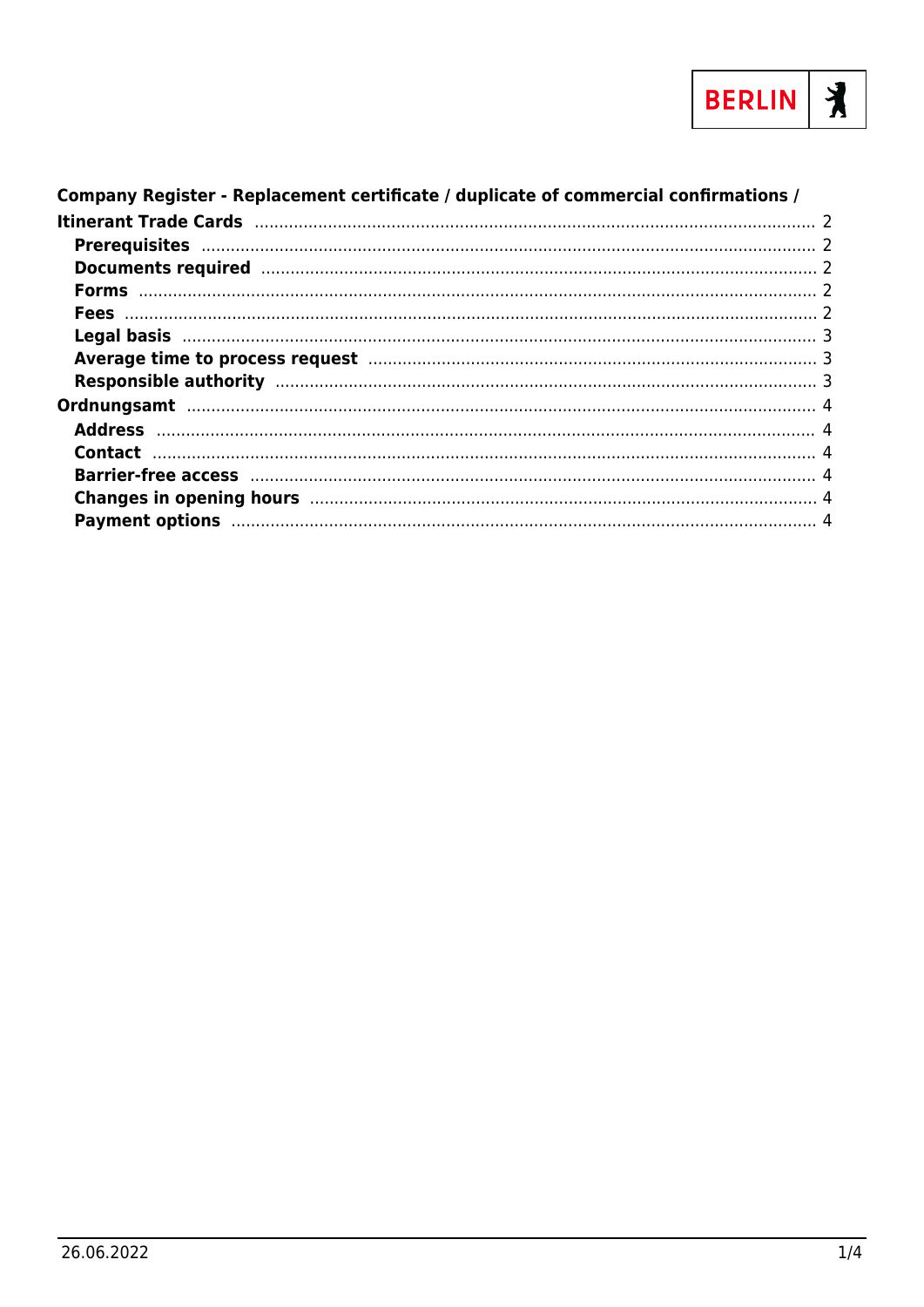# <span id="page-1-0"></span>Company Register - Replacement certificate / duplicate of commercial confirmations / Itinerant Trade Cards

You have lost / misplaced your:

- certificate of business registration, or
- certificate of business de-registration, or
- certificate of business re-registration, or
- permit / licence, or
- Itinerant Trade Card

and you require a duplicate / copy / replacement certificate? You can apply for these documents with your competent Public Order Office.

## <span id="page-1-1"></span>**Prerequisites**

**Registered business or Itinerant Trade Card for individuals with their usual place of residence in Berlin.**

#### <span id="page-1-2"></span>**Documents required**

**Application**

([https://www.berlin.de/formularverzeichnis/?formular=/ordnungsamt/stehend](https://www.berlin.de/formularverzeichnis/?formular=/ordnungsamt/stehendes-gewerbe/_assets/winr-121_antrag_zweitschrift_ersatzbescheinigung_02-2019.pdf) [es-](https://www.berlin.de/formularverzeichnis/?formular=/ordnungsamt/stehendes-gewerbe/_assets/winr-121_antrag_zweitschrift_ersatzbescheinigung_02-2019.pdf)

gewerbe/ assets/winr-121 antrag\_zweitschrift\_ersatzbescheinigung\_02-2019. [pdf\)](https://www.berlin.de/formularverzeichnis/?formular=/ordnungsamt/stehendes-gewerbe/_assets/winr-121_antrag_zweitschrift_ersatzbescheinigung_02-2019.pdf)

Informally in text form containing the following details:

- Name of the company or tradesperson
- Home and company address

Applications submitted orally will not be accepted. Please use the provided application template.

#### **Personal document**

Identity card or other official identification document containing a photograph.

Residence permit, if the applicant is not an EU national.

#### <span id="page-1-3"></span>**Forms**

#### **Application for a duplicate / replacement certificate**

([https://www.berlin.de/formularverzeichnis/?formular=/ordnungsamt/stehend](https://www.berlin.de/formularverzeichnis/?formular=/ordnungsamt/stehendes-gewerbe/_assets/winr-121_antrag_zweitschrift_ersatzbescheinigung_02-2019.pdf) [es-](https://www.berlin.de/formularverzeichnis/?formular=/ordnungsamt/stehendes-gewerbe/_assets/winr-121_antrag_zweitschrift_ersatzbescheinigung_02-2019.pdf)

[gewerbe/\\_assets/winr-121\\_antrag\\_zweitschrift\\_ersatzbescheinigung\\_02-2019.](https://www.berlin.de/formularverzeichnis/?formular=/ordnungsamt/stehendes-gewerbe/_assets/winr-121_antrag_zweitschrift_ersatzbescheinigung_02-2019.pdf) [pdf\)](https://www.berlin.de/formularverzeichnis/?formular=/ordnungsamt/stehendes-gewerbe/_assets/winr-121_antrag_zweitschrift_ersatzbescheinigung_02-2019.pdf)

#### <span id="page-1-4"></span>**Fees**

EUR 8.00 to 20.00, per page or part thereof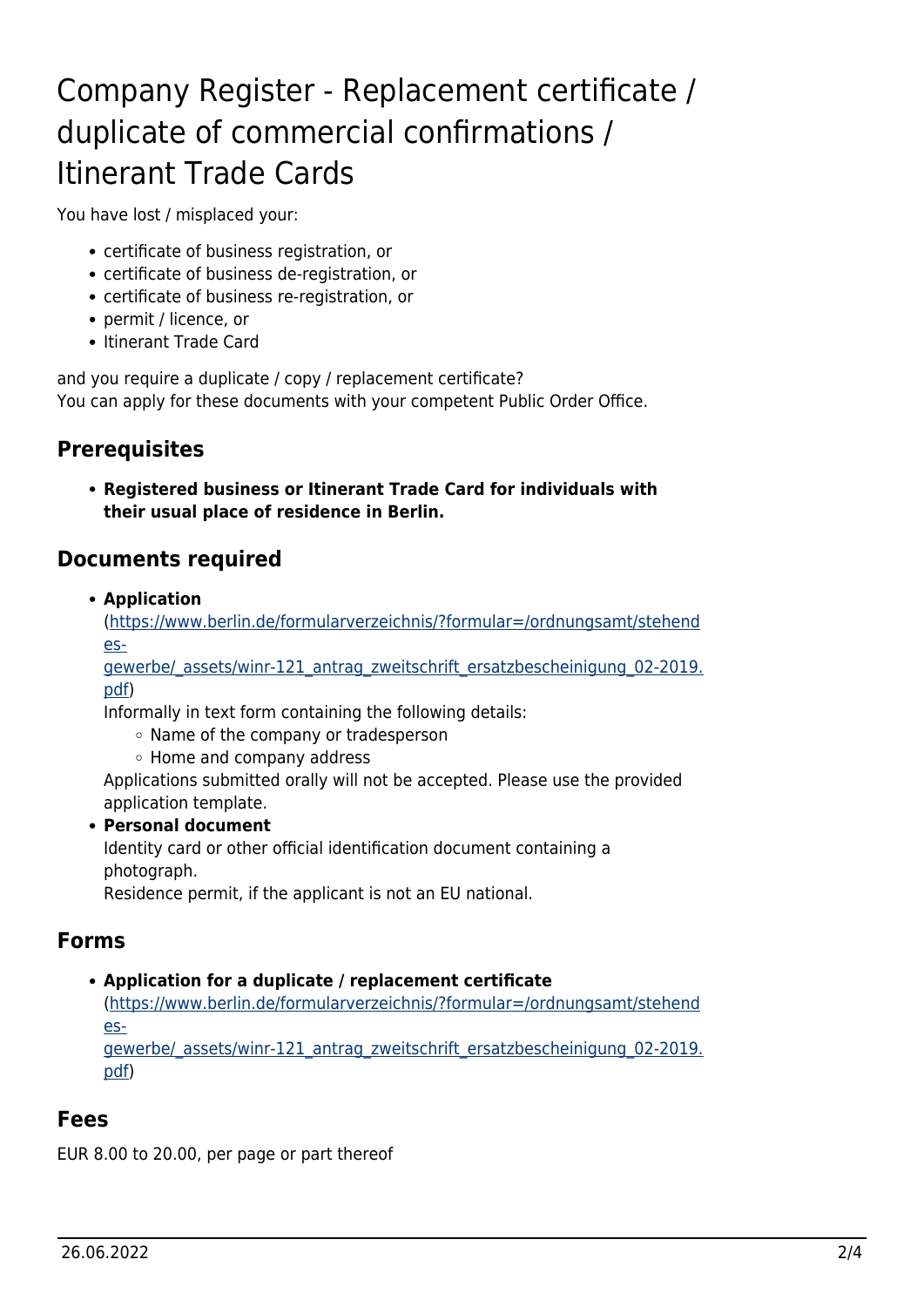# <span id="page-2-0"></span>**Legal basis**

- **§ 15 section 1 Trade Regulations (GewO)** ([https://www.gesetze-im-internet.de/gewo/\\_\\_15.html](https://www.gesetze-im-internet.de/gewo/__15.html))
- **§ 55 section 2 Trade Regulations (GewO)** ([https://www.gesetze-im-internet.de/gewo/\\_\\_55.html](https://www.gesetze-im-internet.de/gewo/__55.html))
- **§ 61 Trade Regulations (GewO)** ([https://www.gesetze-im-internet.de/gewo/\\_\\_61.html](https://www.gesetze-im-internet.de/gewo/__61.html))
- **Schedule of Administrative Charges (Verwaltungsgebührenordnung (VGebO))** ([http://gesetze.berlin.de/jportal/portal/t/rb7/page/bsbeprod.psml/action/portle](http://gesetze.berlin.de/jportal/portal/t/rb7/page/bsbeprod.psml/action/portlets.jw.MainAction?p1=a&eventSubmit_doNavigate=searchInSubtreeTOC&showdoccase=1&doc.hl=0&doc.id=jlr-GebBtrGBEV10P8&doc.part=S&toc.poskey=#focuspoint) [ts.jw.MainAction?p1=a&eventSubmit\\_doNavigate=searchInSubtreeTOC&sho](http://gesetze.berlin.de/jportal/portal/t/rb7/page/bsbeprod.psml/action/portlets.jw.MainAction?p1=a&eventSubmit_doNavigate=searchInSubtreeTOC&showdoccase=1&doc.hl=0&doc.id=jlr-GebBtrGBEV10P8&doc.part=S&toc.poskey=#focuspoint) [wdoccase=1&doc.hl=0&doc.id=jlr-](http://gesetze.berlin.de/jportal/portal/t/rb7/page/bsbeprod.psml/action/portlets.jw.MainAction?p1=a&eventSubmit_doNavigate=searchInSubtreeTOC&showdoccase=1&doc.hl=0&doc.id=jlr-GebBtrGBEV10P8&doc.part=S&toc.poskey=#focuspoint)

[GebBtrGBEV10P8&doc.part=S&toc.poskey=#focuspoint](http://gesetze.berlin.de/jportal/portal/t/rb7/page/bsbeprod.psml/action/portlets.jw.MainAction?p1=a&eventSubmit_doNavigate=searchInSubtreeTOC&showdoccase=1&doc.hl=0&doc.id=jlr-GebBtrGBEV10P8&doc.part=S&toc.poskey=#focuspoint))

## <span id="page-2-1"></span>**Average time to process request**

approx. 1 week

# <span id="page-2-2"></span>**Responsible authority**

The application for a replacement certificate for commercial confirmations and permits must be submitted to the competent Public Order Office for the district in which your business premises are located. Please submit the application for a duplicate Itinerant Trade Card to the Public Order Office for the district in which you live.